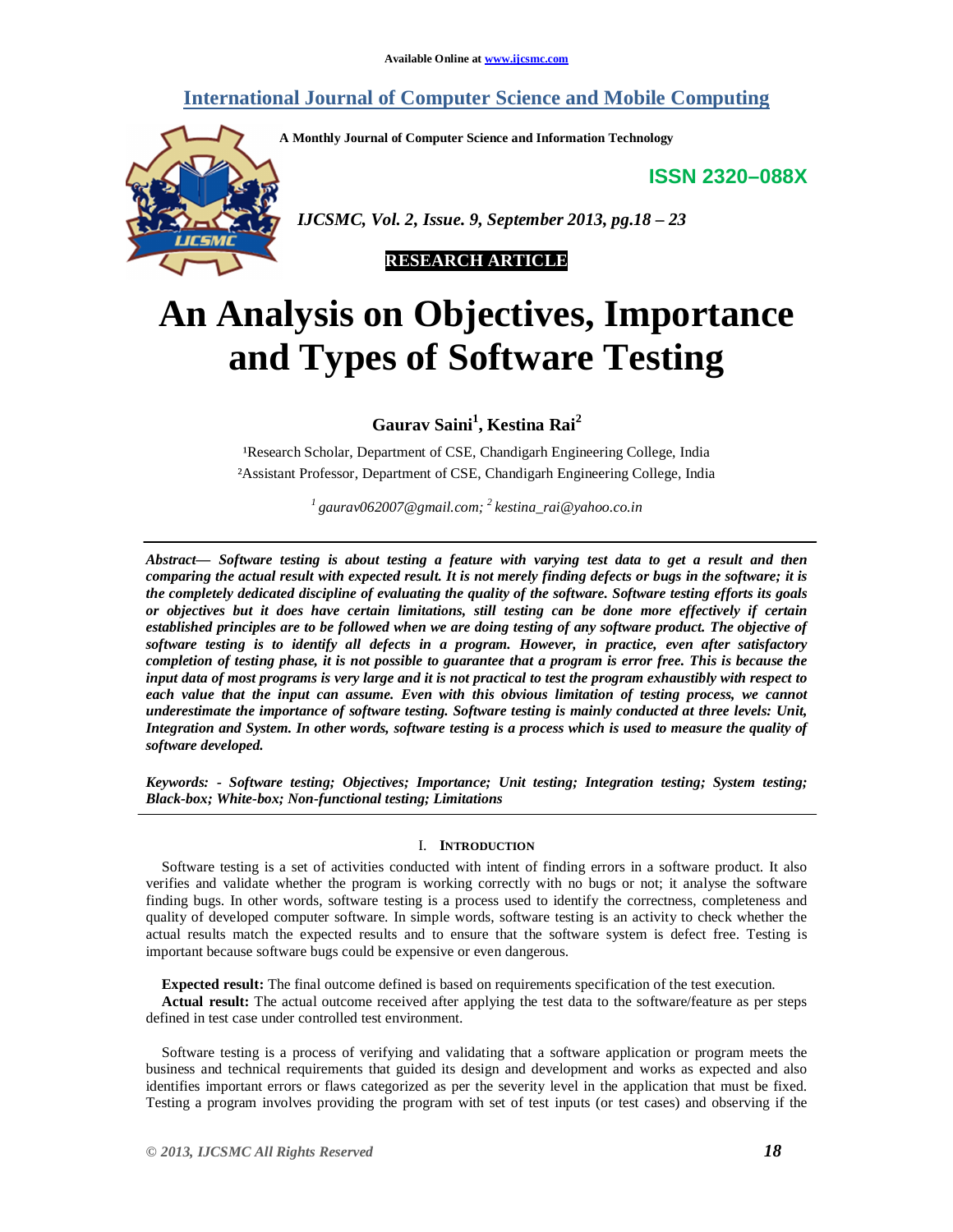program behaves expected. If the program fails to behave as expected, then the input data and the conditions under which the failure occurs are noted for later debugging and error correction. The following are some commonly used terms associated with testing.

- An **Error** is mistake committed by the development team during the development phases. The mistake might have been committed in the requirements, design or code. An error is also sometimes referred to as fault, a bug or a defect.
- A **Failure** is a manifestation of an error (or defect or bug). In other words, a failure is symptom of an error.
- A **Test case** is the triplet [I, S, O], where I is the input to the system, S is the state at which the data is input and O is the expected output of the system.
- A **Test suite** is the set of all the test cases with which a given software product is tested.

Software testing is a process which is used to measure the quality of software developed, it is also a process of uncovering errors in a program and makes it feasible task. In order to ensure the software quality, conducting software testing in every phase of software development process. A complete software testing should cover the entire life cycle of one software product.

#### TABLE I

# SOFTWARE DEVELOPMENT AND SOFTWARE TESTING PHASE CORRESPONDENCE COMPARISON

| No.                         | Software developing phase                 | Corresponding software testing phase                                       |
|-----------------------------|-------------------------------------------|----------------------------------------------------------------------------|
|                             | User requirements                         | User requirements verification and confirmation<br>Acceptance test design  |
| $\mathcal{D}_{\mathcal{L}}$ | Requirement analysis and<br>System design | Requirements verification and confirmation<br>System test design           |
| 3                           | Conceptual design                         | Conceptual design verification and confirmation<br>Integration test design |
| 4                           | Detailed design                           | Detailed design and verification<br>Unit test design                       |
| 5                           | Coding                                    | Unit test                                                                  |
| 6                           | Module integration                        | Integration test                                                           |
| 7                           | System implementation                     | System test                                                                |

#### II. **IMPORTANCE OF SOFTWARE TESTING**

As we all are human beings and human beings commit errors in any process, some of the errors do not impact much on our day to day life and can be ignored; however some errors are so severe that they can break the whole system or software. In such kind of situations you need to take care that such errors are caught well in advance before deploying the system/software in production environment.

For example: Let's take some ABC banks net banking website, if any net banking customer logs into the website and transfers some amount to other account. After transferring he got the confirmation that amount got transferred successfully and it got deducted from his account. After sometime when he confirmed with other person whom he transferred the amount he got to know that he has not received the amount, now you need to visit your bank to settle this dispute. Also you will get annoyed by the net banking experience of that bank. This is one situation where testing your software is very important before deploying it. Testing cannot be ignored because it impacts all the end users of software.

If the website would have got tested thoroughly for all the possible user operations this problem would have been found well in advance and got fixed before deploying the website. In additions, software testing is important:

- Detect the existence of bugs
- Ensure expected functionality
- Increase customer satisfaction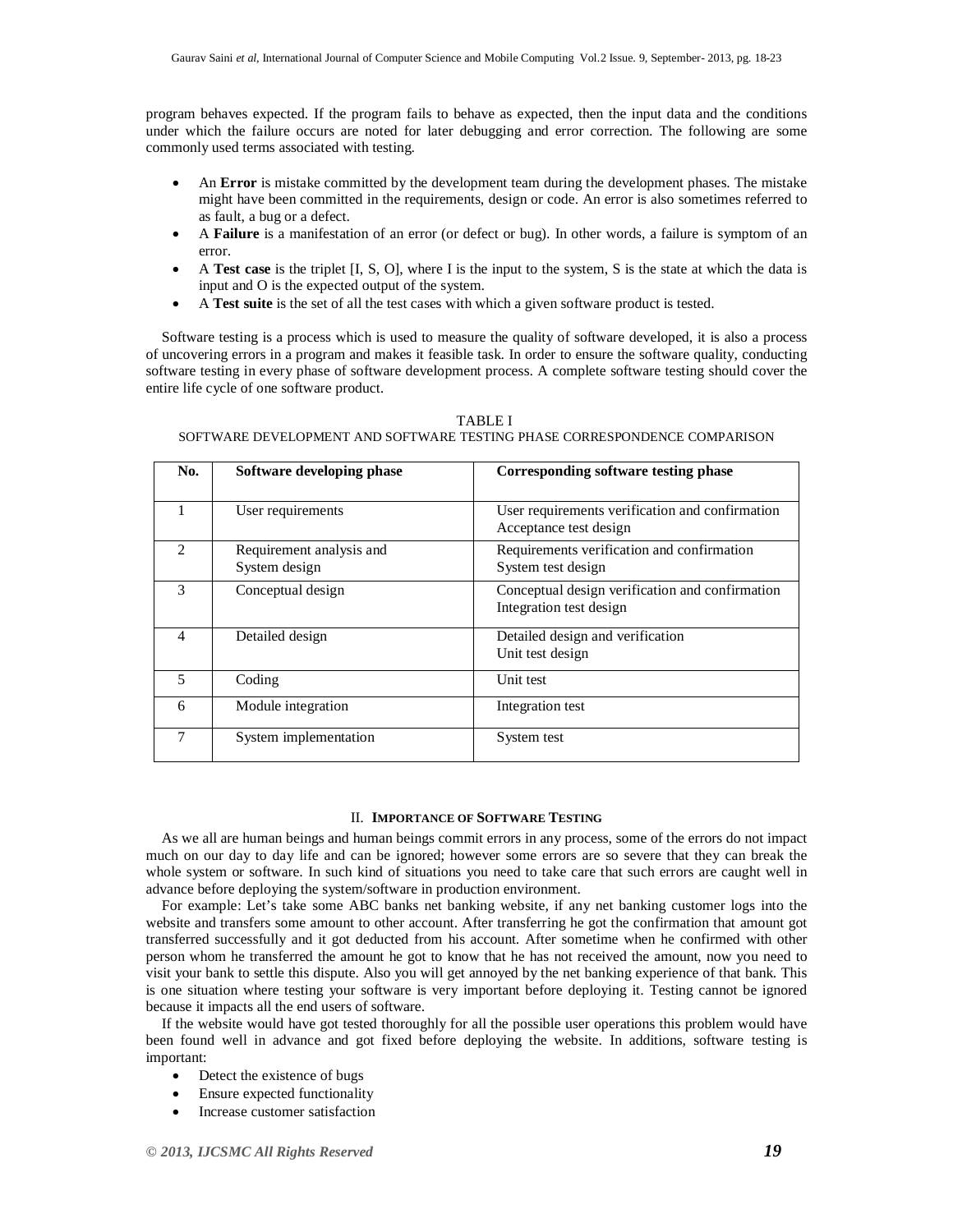- Reduce legal liability
- Ensure compliance with specification

#### III. **OBJECTIVES AND PRINCIPLES OF TESTING**

A. *Objectives of software testing:*

- Software testing has following objectives:
	- To ensure that application works as specified in requirements document.
	- To provide a bug free application
	- To achieve the customer satisfaction
	- To ensure that error handling has been done gracefully in the application. In situations when user has entered incorrect data, the application display user-friendly messages.
	- To establish confidence in software
	- To evaluate properties of software
	- To discuss the distinctions between validation testing and defect testing
	- To describe strategies for generating system test cases
	- To understand the essential characteristics of tool used for test automation

#### B. *Principles of software testing:*

- Testing must be done by an independent party.
- Assign best personnel to the task
- Testing should not be planned under the tacit assumptions that no errors will be found.
- Test for invalid and unexpected input conditions as well as valid conditions.
- Testing is the process of executing software with the intent of finding errors.
- Keeps software static during testing.
- Documents test cases and test results.
- Provide expected test results if possible.

# IV. **SOFTWARE TESTING STRATEGY**

Testing is done for various purposes based on the need, necessity and importance.

A complete testing strategy consists of testing at various points in the production process and can be described by the **test vee.**



The left hand side of V indicates the processes involved in construction of the software, starting with the determination of the requirements. The designed phase in this in this model is taken to indicate the design of modules and code phase the detailed design and construction of subprograms.

The right hand side of V indicates the testing actions which correspond to each stage on the left side. Unit testing is concerned with testing of subprograms. Integration testing is assembly of modules to produce the application. System testing is process of testing the fully developed application.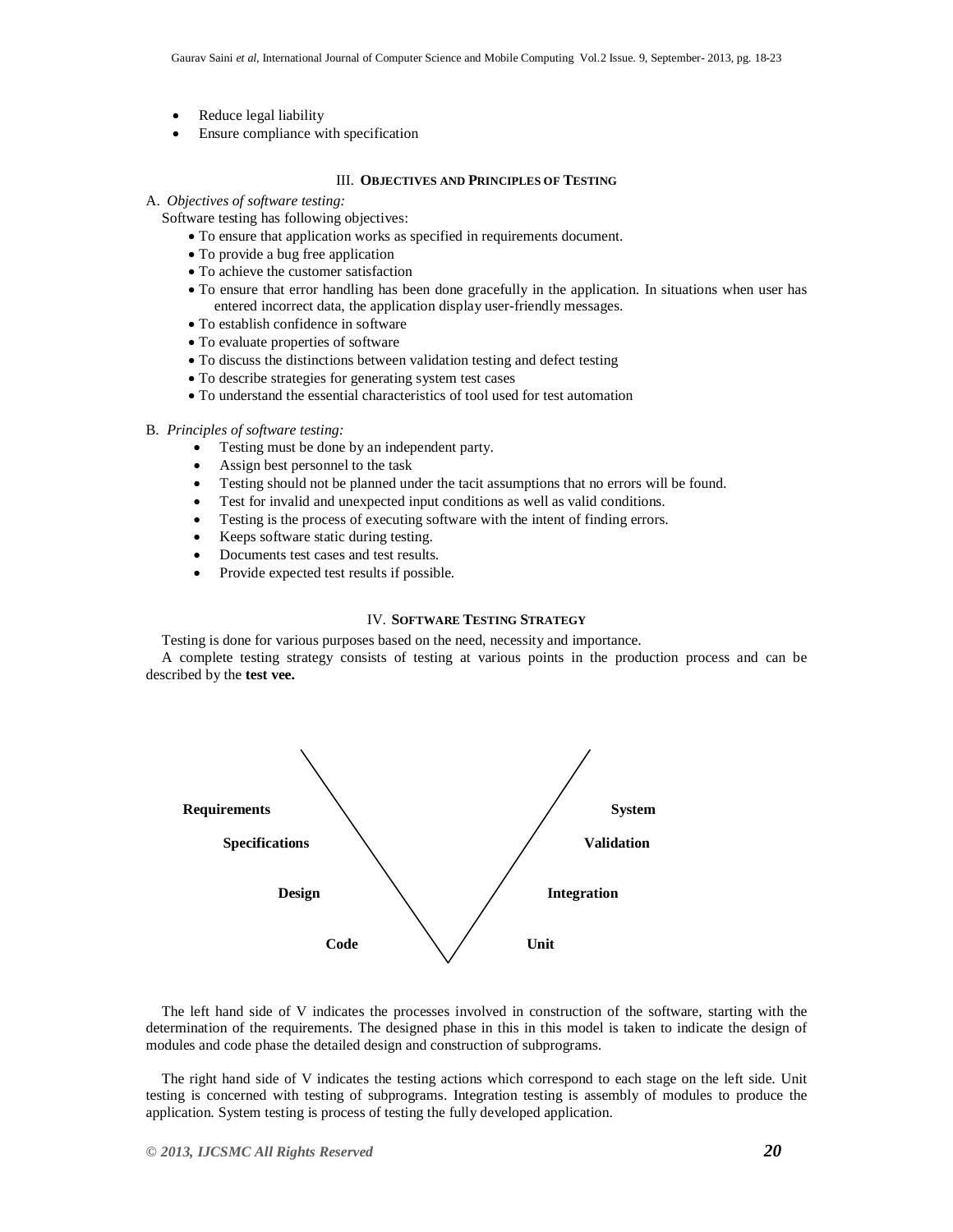#### V. **LEVELS OF TESTING**

Testing starts from testing a simple screen, sub-module, module, combination of modules and finally testing the complete system. Broadly, there are three levels of testing in each development cycle:

- Unit testing
- Integration testing
- System testing
- A. *Unit Testing:* Unit testing focus on the verification effort of the smallest unit of software design-the unit. The units are identified at the detailed design phase of software development life cycle, and the unit testing can be conducted in parallel for multiple units.
- B. *Integration Testing:* After unit testing, modules shall be assembled or integrated to form the complete software package. Integration testing is a systematic technique for verifying the software structure and sequences of execution while conducting tests to uncover errors associated with interfacing. Integration testing is subdivided as follows:
	- Big-bang approach
	- Top-down approach
	- Bottom-up approach
	- Sandwich (Mixed) approach
- C. *System testing:* After the software has been integrated (constructed), sets of high order tests shall be conducted. System testing verifies that all elements mesh properly and the overall system function/performance is achieved.

The purpose of system testing is to fully exercise the computer based system. The aim is to verify all the system elements and validate its conformance against Software Requirements Specification (SRS).

# VI. **CATEGORIES OF TESTING TYPES**

All the testing types are explicitly or implicitly part of three high level categories as mentioned below:

- Black-box testing/ Functional testing
- White-box testing/Structural testing
- Non-functional testing
- A. *Black-box testing:* In black-box testing, test cases are designed from an examination of the input/output values only and no knowledge of design or code is required. It is an external view of the test object and verifies the functional behavior of the test object in the software product to ensure that system does what its "Expected "to do. Black-box testing is sometimes also called as functional testing or Behavioral testing. it is the test method in which user always test the application functionality and he need not bother about the application structure because the customer always looks at the screens rather than how it is developed. Usually Test Engineers do the Black-box testing.

Black-box testing uncovers errors of the following categories:

- In-correct or missing functions.
- Interface errors.
- Errors in the data structures or external data base access.
- **Performance errors**
- Initialization and termination errors

The following are two main approaches to design black-box test cases:

- Equivalence class partitioning.
- Boundary value analysis
- B. *White-box testing:* White box testing is an internal view of test object and verifies that failures in the code by writing test code against it. White box testing of software is designed for close examination of procedural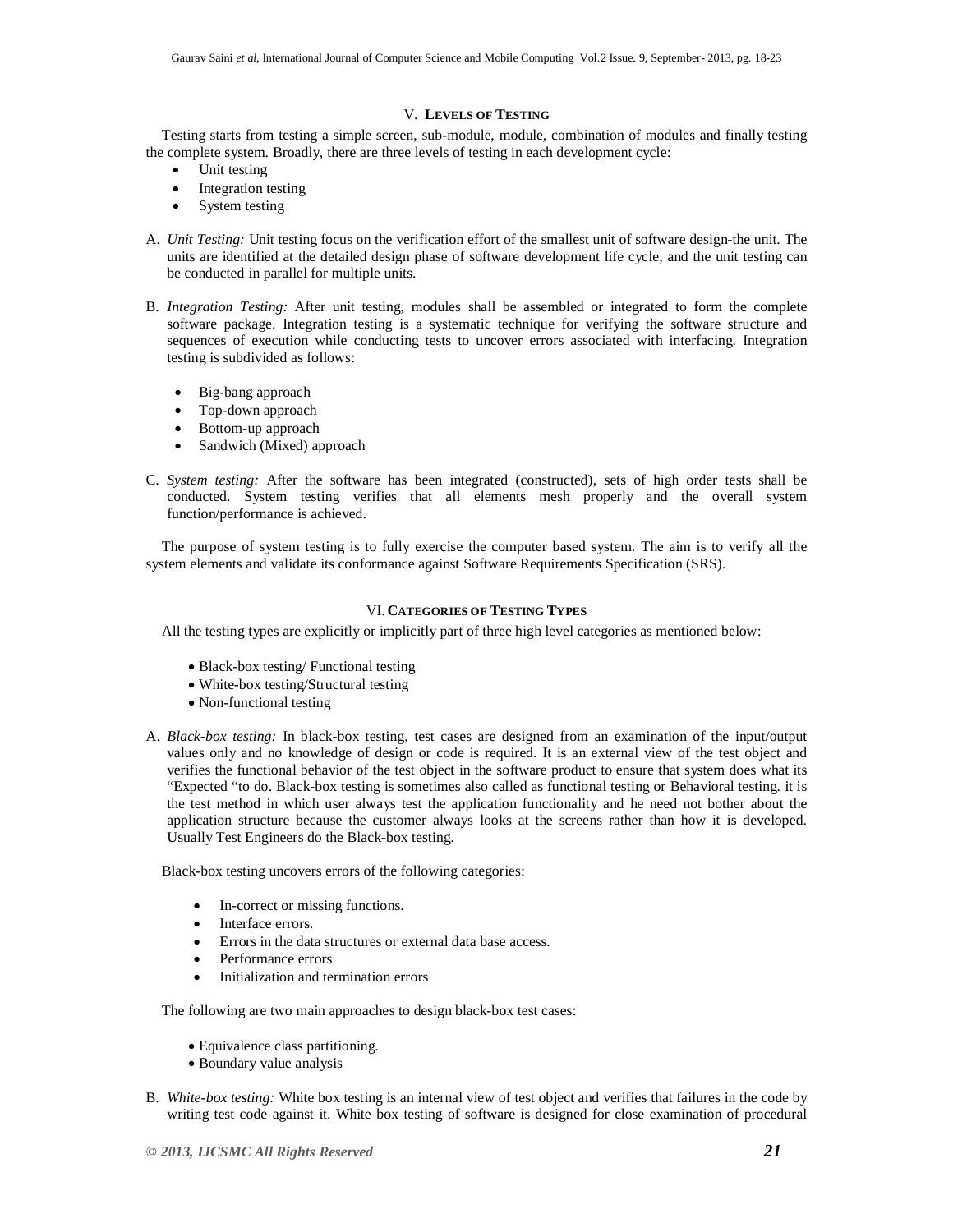detail and providing test cases that exercise specific sets of conditions and/or loops tests logical paths through the software. White box testing is a test design method that uses the control structures of the procedural design to derive test cases. The test cases derived from white box testing method s will:

- Guarantee that all independent paths within a module have been exercised at least once.
- Exercise all logical decisions on their true and false sides.
- Execute all loops at their boundaries and within their operational bounds.
- Exercise internal data structures to ensure their validity.

White-box testing is the testing method in which the user will test the application structure for its behavior. Usually Developers perform the white box testing.

A White box testing can either be coverage-based or fault-based.

*Fault-based testing:* A fault-based testing strategy targets to detect certain types of faults. An example of fault-based strategy is mutation testing.

*Coverage-based testing:* A coverage-based testing strategy attempts to execute certain elements of a program. Popular examples of coverage-based testing strategy are statement coverage, branch coverage, condition coverage and path coverage.

C. *Non-Functional testing:* Non-functional testing describes the tests used to measure the software characteristics such as response time, page load times, peak load limit, threshold limit for optimum performance of the software product on varying scale etc. Performance testing is carried out to check whether the system meets the non-functional requirements identified in the SRS. Software performance testing is a means of quality assurance (QA). It involves testing software applications to ensure they will perform well under their expected workload. Performance testing is also known as non-functional testing.

# **The focus of Performance testing is checking a software program:**

- **Speed** Determines whether the application responds quickly.
- **Scalability**  Determines maximum user load the software application can handle.
- **Stability** Determines if the application is stable under varying loads.

Non-functional testing includes different testing types as mentioned below:

- Performance testing
- Security testing
- Automation testing
- Load testing
- Stress testing
- Volume testing
- Recovery testing

# VII. **LIMITATIONS OF TESTING**

Limitations are principles that limit the extent of something. Testing also has some limitations that should be taken into mind to set realistic expectations about its benefits. In spite of being most dominant verification technique, software testing has following limitations:

- 1. Testing can be used to show the presence of errors, but never to show their absence. It can only identify the known issue or errors. It gives no idea about defects still uncovered. Testing cannot guarantee that the system under test is error free.
- 2. Testing provides to help when we have to make a decision to either "release the product with errors for meeting the deadline" or to "release the product late compromising the deadline".
- 3. Testing cannot establish that a product functions properly under all conditions but can only establish that it does not function properly under specific conditions.